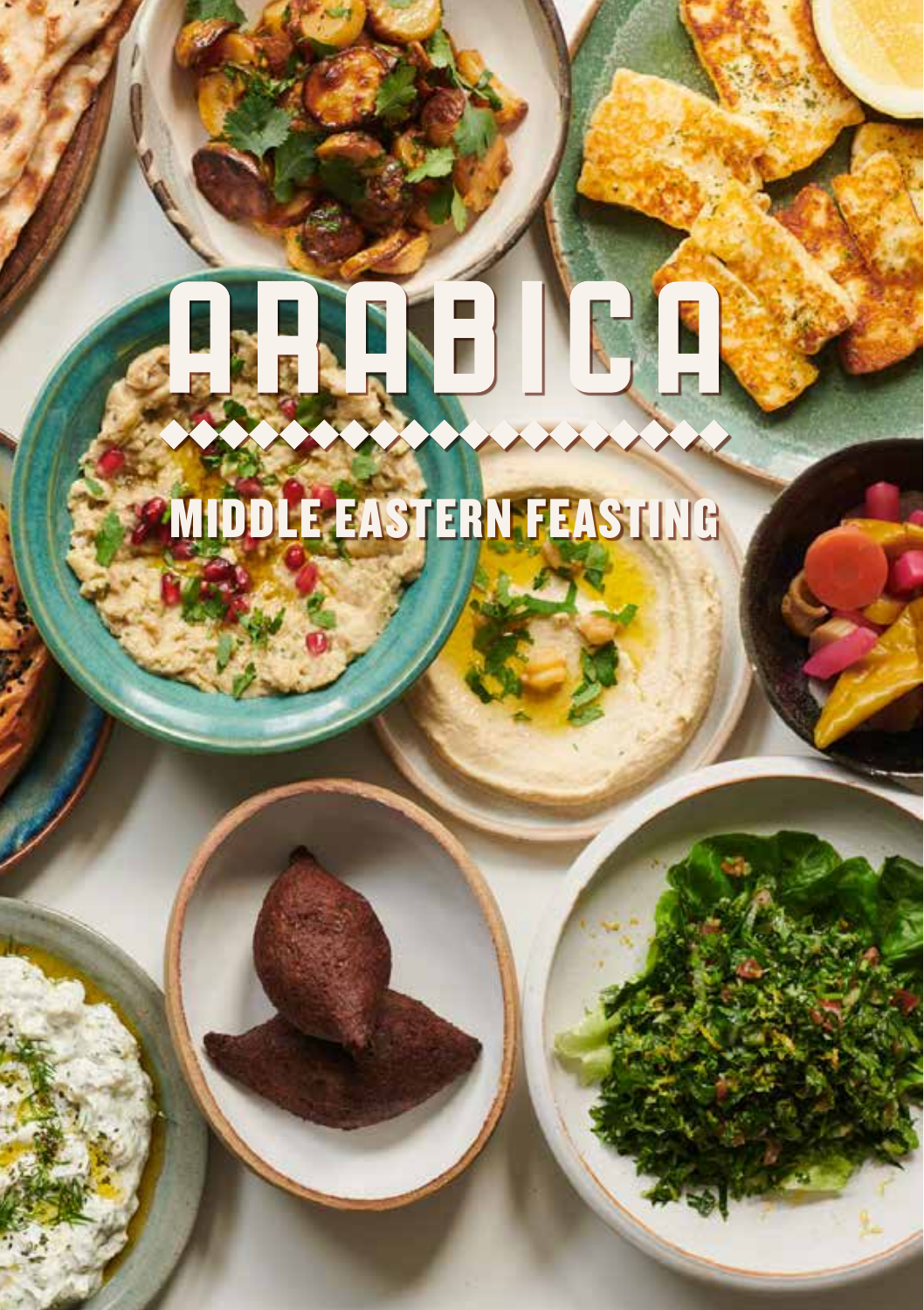#### ..........................

## A CULINARY KALEIDOSCOPE OF FLAVOURS HEALTHY, NATURAL, FRESHLY MADE TO SHARE

**Hello there! Thank you for placing an order for home delivery meze.** 

**Meze,** sometimes spelt Mezze, is derived from the Arabic word **t'maza**, meaning, **" to savour in little bites"**. It's the ultimate sharing food; a culinary kaleidoscope of dishes, exciting the palate and inspiring conversation.

We've crafted a vibrant flavour-fest of seasonal ready-to-eat Middle Eastern dishes, interweaving trusted family recipes with a modern sense of adventure for you to enjoy in the comfort of your home. Our meat is free-range and reared on British farms, our seafood is from sustainable stocks, and we source the best produce available on the market. Totally free of preservatives or artificial colourings, each of our dishes provide a different taste and textural sensation, delivering fresh flavours that will excite your friends and family, whether they're vegan, halal, gluten-free or just a bit fussy.

Whether you've ordered individual fresh meze or a meze selection bundle, these have been put together with simplicity in mind, for those looking for fuss free assembly. Plate up a restaurant quality meze spread for any occasion with minimal prep. Next time perhaps try one of our meal kits for a more immersive three course affair.



SCAN THIS OR CODE TO DOWNLOAD AN ARABICA SPOTIFY PLAYLIST FOR YOUR LISTENING PLEASURE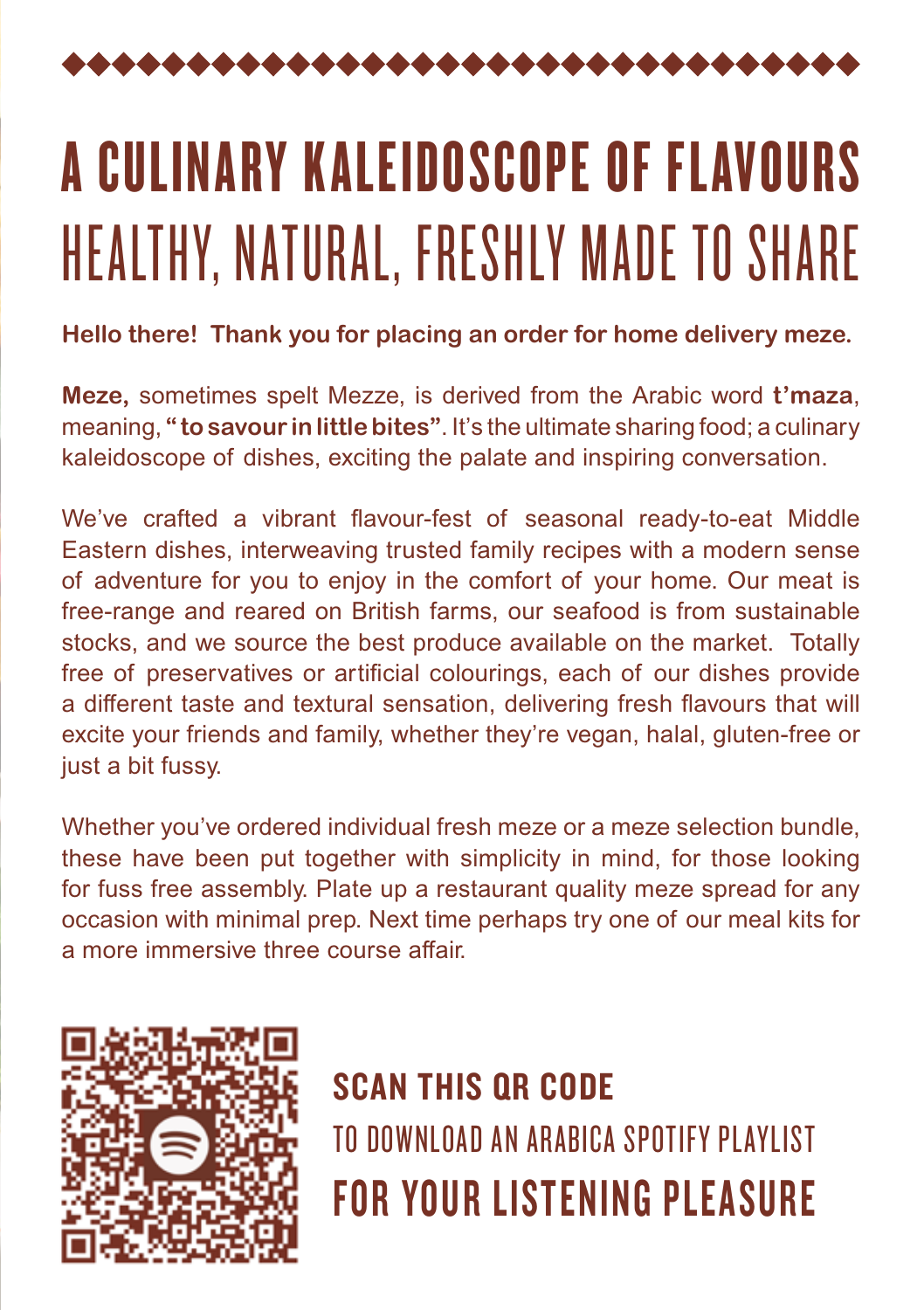## PREPARATION AND REHEATING GUIDE

Many of the dishes can be enjoyed hot or cold, depending on your personal preference, mood or the weather!

#### TABBOULEH

Remove the baby gem leaves and place on a serving dish. Add the bulgur wheat and dressing. Gently mix and leave for a few minutes to allow the bulgur wheat to absorb the dressing and fluff up slightly, then spoon onto the baby gem leaves.

#### HALLOUMI CHEESE

Heat some olive oil oil in a non-stick pan and fry the halloumi for 3-4 minutes on each side until golden. Serve with some olive oil and a squeeze of lemon or a drizzle of honey with some fresh oregano.

#### **KIRRFH**

Reheat in a microwave on full power for  $1\frac{1}{2}$  - 2 minutes or in a pre-heated oven at 170°C / Gas mark 3 for 10- 14 minutes, until heated through.

#### LEVANTINE LENTIL SALAD | FREEKEH DISHES

Decant the grains/pulses to a suitable container. Add 1 tablespoon of water and cover. Reheat in a microwave for 2-3 minutes on high or until your food is piping hot. Equally delicious served cold!

#### SPINACH FATAYEH

Pre-heat oven to 180°C /Gas mark 4. Reheat for 8-10 minutes.

#### VEGETABLE OR CHICKEN MAGLOUBEH

Decant to a suitable container. Add 2 tablespoons of water and cover. Reheat in a microwave for 4-5 minutes on high or until your food is piping hot. Equally delicious served cold!

#### AUBERGINE MOUSSAKA | BATATA HARRA

Decant to a suitable container. Reheat in a microwave for 3-4 minutes on high or until your food is piping hot. Equally delicious served cold!

#### READY-TO-BAKE-BOREGI

Remove from the freezer 1 hour before baking. Pre-heat oven to 180°C /Gas mark 4. Remove the lid and place the böregi in the oven for 35 - 40 minutes, or until the pastry is golden brown and the filling is piping hot.